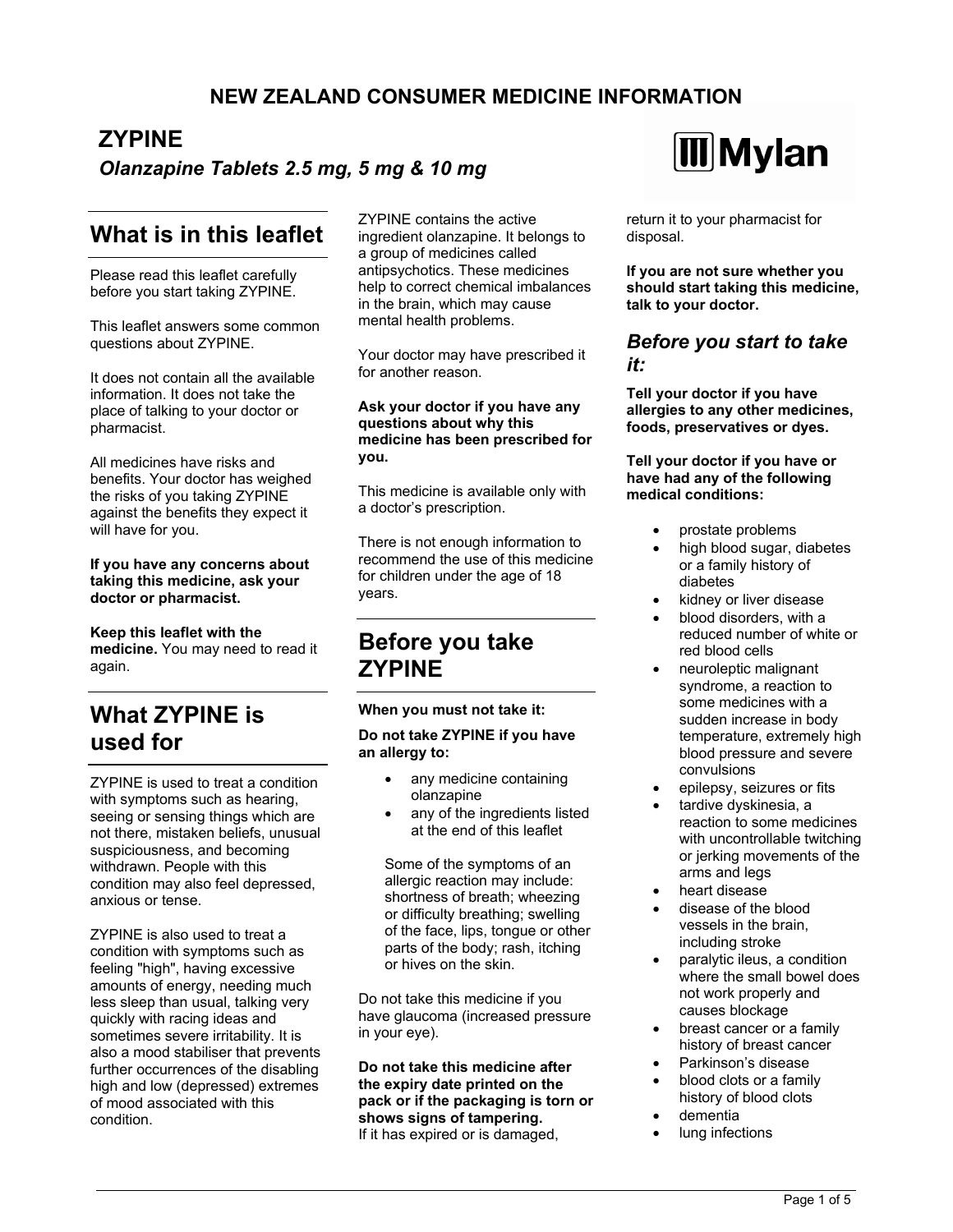- temporarily stopping breathing during sleep
- menstrual irregularities.

### **Tell your doctor if you are pregnant or plan to become pregnant.**

Like most antipsychotic medicines, ZYPINE is not recommended for use during pregnancy. If there is a need to consider ZYPINE during your pregnancy, your doctor will discuss with you the risks and benefits involved.

The general condition of your newborn baby might be affected by the medicine. If your baby has been exposed to this medicine during the last three months of pregnancy it may suffer withdrawal symptoms such as trouble with breathing, feeding difficulties, stiff or floppy muscles, tremor, jitteriness, irritability and sleepiness. These symptoms may need urgent medical attention. If your new-born baby has any of these symptoms, contact your doctor immediately.

### **Tell your doctor if you are breast-**

**feeding or plan to breast-feed.** It is recommended that you do not breast-feed while taking this medicine, as small amounts of olanzapine can pass into breast milk.

**If you have not told your doctor about any of the above, tell them before you start taking ZYPINE.** 

## *Taking other medicines*

**Tell your doctor or pharmacist if you are taking any other medicines, including medicines that you buy without a prescription from your pharmacy, supermarket or health food shop.**

You should also tell any health professional who is prescribing a new medication for you that you are taking ZYPINE.

Some medicines may interfere with ZYPINE. These include:

- medicines taken for anxiety or to help you sleep (tranquillisers)
- medicines used for Parkinson's disease
- medicines used to treat a fast or irregular heart beat (arrhythmia)
- medicines taken for depression (e.g. fluoxetine, fluvoxamine)
- carbamazepine, a medicine used for mood stabilisation and to treat epilepsy
- ciprofloxacin, a medicine used to treat bacterial infections.

These medicines may be affected by ZYPINE or may affect how well it works. You may need different amounts of your medicines, or you may need to take different medicines.

Smoking may affect ZYPINE or may affect how it works.

Your doctor and pharmacist have more information on medicines to be careful with or avoid while taking this medicine.

# **How to take ZYPINE**

**Follow all directions given to you by your doctor or pharmacist carefully.**

They may differ from the information contained in this leaflet.

**If you do not understand the instructions on the box, ask your doctor or pharmacist for help.** 

## *How much to take*

Your doctor will tell you how many tablets you should take. The dose your doctor will prescribe for you will usually be in the range of 5 mg to 20 mg per day.

Your doctor may increase or decrease your dose in order to find the appropriate dose for you.

## *How to take it*

**Swallow the tablets whole with a full glass of water.** 

## *When to take it*

### **Take your medicine at about the same time each day.**

Taking it at the same time each day will have the best effect. It will also help you remember when to take it.

It does not matter if you take this medicine before or after food.

## *How long to take it*

**Continue taking your medicine for as long as your doctor tells you.** It may take several days to some weeks until your condition improves.

This medicine helps to control your condition but does not cure it. It is important to keep taking your medicine even if you feel well.

## *If you forget to take it*

**If it is almost time for your next dose, skip the dose you missed and take your next dose when you are meant to.** 

**Otherwise, take it as soon as you remember, and then go back to taking your medicine as you would normally.** 

#### **Do not take a double dose to make up for the dose that you missed.**

This may increase the chance of you getting an unwanted side effect.

### **If you are not sure what to do, ask your doctor or pharmacist.**

If you have trouble remembering to take your medicine, ask your pharmacist for some hints.

# **While you are taking ZYPINE**

### *Things you must do*

**If you are about to be started on any new medicine, remind your doctor and pharmacist that you are taking ZYPINE.** 

**Tell any other doctors, dentists, and pharmacists who treat you that you are taking this medicine.** 

**If you are going to have surgery, tell the surgeon or anaesthetist that you are taking this medicine.** It may affect other medicines used during surgery.

**If you become pregnant while taking this medicine, tell your doctor immediately.**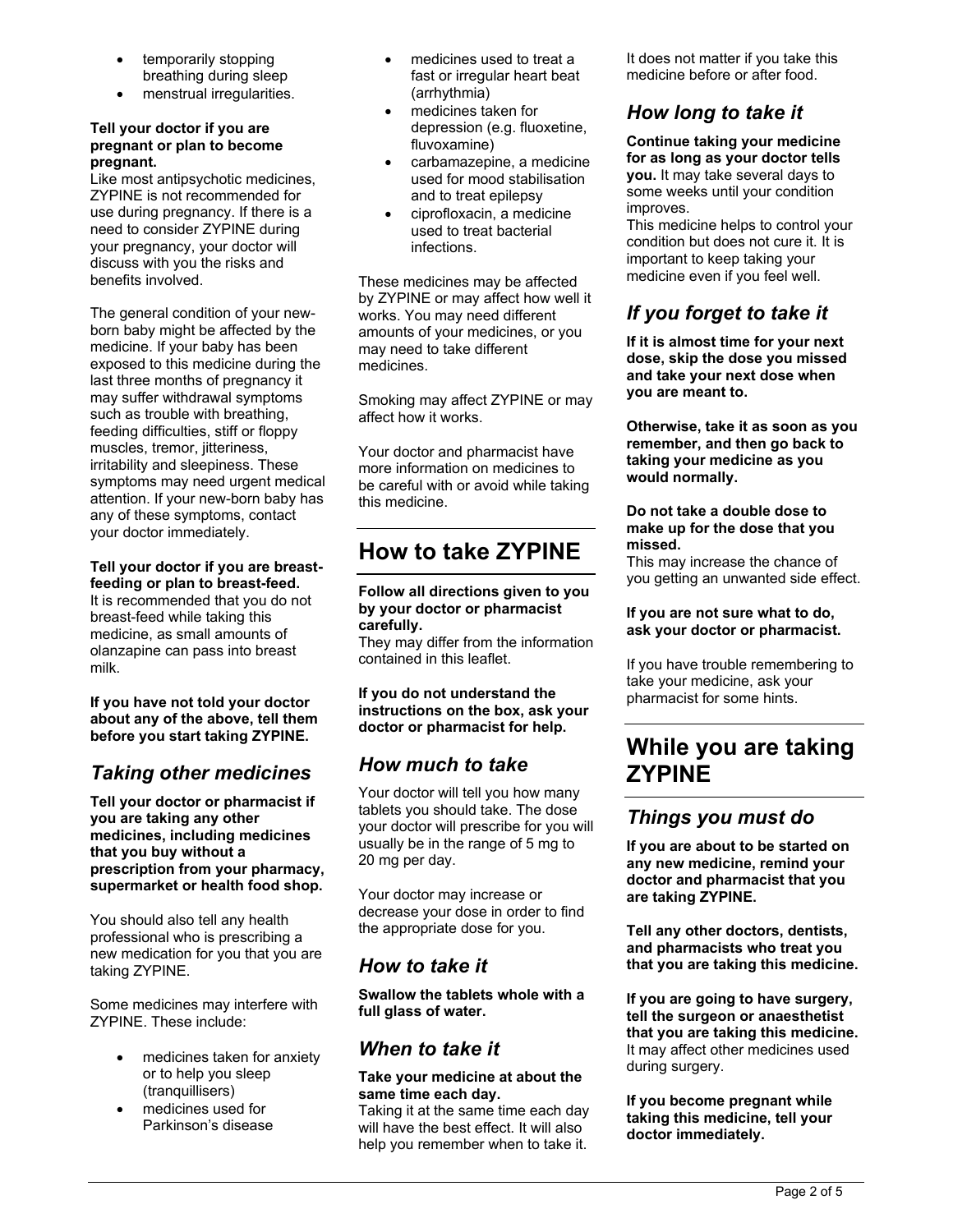### **Keep all of your doctor's appointments so that your progress can be checked.**

Your doctor may do some tests for blood lipid levels and weight monitoring from time to time to prevent unwanted side effects.

Patients with diabetes or who have a higher chance of developing diabetes should have their blood sugar checked often.

If you are over 65 years old, your doctor may measure your blood pressure from time to time.

## *Things you must not do*

**Do not take ZYPINE to treat any other complaints unless your doctor tells you to.** 

**Do not give your medicine to anyone else, even if they have the same condition as you.** 

#### **Do not stop taking your medicine or lower the dosage, even if you are feeling better, without checking with your doctor.**  If you stop taking it suddenly, you may have unwanted side effects such as:

- shaking
- sweating
- being unable to sleep
- feeling anxious
- feeling or being sick (nausea or vomiting).

If possible, your doctor will gradually reduce the amount you take each day before stopping the medicine completely.

# *Things to be careful of*

#### **Be careful driving or operating machinery until you know how ZYPINE affects you.**

This medicine may cause drowsiness and somnolence in some people.

### **Be careful when drinking alcohol while you are taking this medicine.**

The effects of alcohol may be worse. Your doctor may suggest you avoid alcohol while you are being treated with ZYPINE.

**If you feel light-headed, dizzy or faint when getting out of bed or** 

### **standing up, get up slowly.**

Standing up slowly, especially when you get up from bed or chairs, will help your body get used to the change in position and blood pressure. If this problem continues or gets worse, talk to your doctor.

#### **If you are outdoors, wear protective clothing and at least a 15+ sunscreen.**

This medicine may cause your skin to be much more sensitive to sunlight than it is normally.

Exposure to sunlight may cause a skin rash, itching, redness, or severe sunburn. **If your skin does appear to be burning, tell your doctor.** 

### **Make sure you keep cool in hot weather and keep warm in cool weather.**

This medicine may affect the way your body reacts to temperature changes.

# **In case of overdose**

### *If you take too much (overdose)*

**Immediately telephone your doctor or the National Poisons Information Centre (telephone 0800 POISON or 0800 764 766) or go to Accident and Emergency at your nearest hospital, if you think that you or anyone else may have taken too much ZYPINE. Do this even if there are no signs of discomfort or poisoning.** You may need urgent medical attention.

Symptoms of an overdose may include rapid beating of the heart, agitation/aggression, shaking, difficulty speaking, unusual movements (especially of the face and tongue), excessive production of saliva, sleepiness, lack of coordination, loss of appetite and reduced levels of consciousness.

# **Side effects**

#### **Tell your doctor or pharmacist as soon as possible if you do not feel well while you are taking ZYPINE.**

This medicine helps most people with mental disorders, but it may

have unwanted side effects in a few people.

If you are over 65 years of age you may have an increased chance of getting side effects.

**All medicines can have side effects. Sometimes they are serious, most of the time they are not. You may need medical attention if you get some of the side effects.** 

**Ask your doctor or pharmacist to answer any questions you may have.** 

**Tell your doctor or pharmacist if you notice any of the following and they worry you:** 

- weight gain
- drowsiness
- constipation
- dry mouth
- increased appetite
- swelling of your hands, feet and ankles
- unusual tiredness, or weakness
- dizziness
- restlessness or difficulty sitting still
- joint pain
- fever
- nose bleeds
- excessive production of saliva
- stuttering.

#### **Tell your doctor as soon as possible if you notice any of the following:**

- symptoms of sunburn (such as redness, itching, swelling or blistering of the skin) which occur more quickly than normal
- slow heart beat
- prolonged and/or painful erection or erection problems
- decreased libido (male and female)
- unusual secretion of breast milk
- breast enlargement
- symptoms of high sugar levels in the blood (including passing large amounts of urine, excessive thirst, having a dry mouth, increased appetite with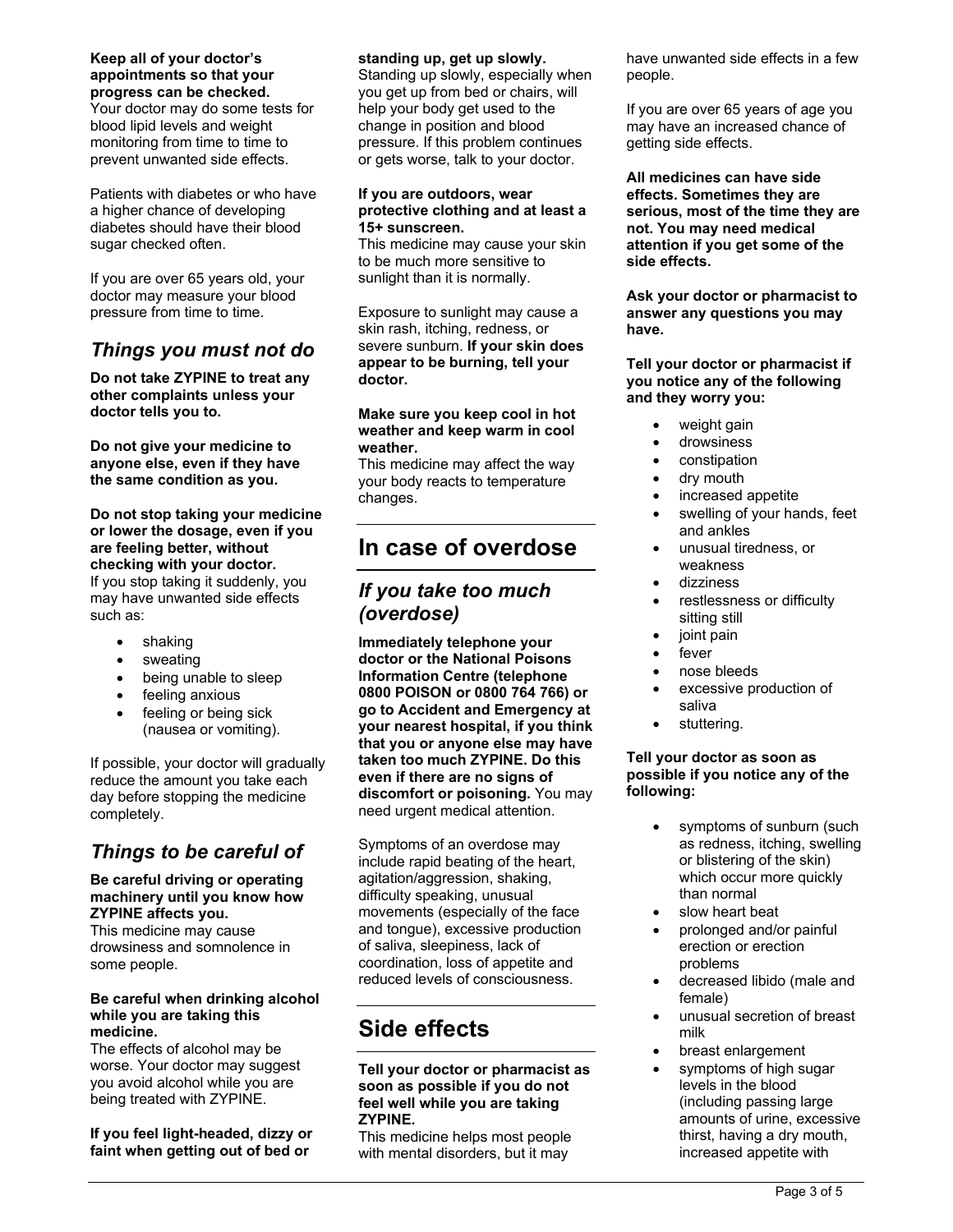weight loss, tiredness and weakness). These may indicate the onset or worsening of diabetes

- reaction following abrupt discontinuation (e.g. profuse sweating, nausea or vomiting, shaking, sleep disorders, anxiety)
- absence of menstrual periods and changes in the regularity of menstrual periods.

Tell your doctor if your monthly periods are absent for six months or more.

- involuntary passing of urine or difficulty in initiating urination
- unusual hair loss or thinning
- bloating and swelling in the belly area
- change in memory or loss of memory
- sleep walking
- temporality stopping breathing during sleep.

### **If any of the following happen, tell your doctor immediately or go to Accident and Emergency at your nearest hospital:**

- an allergic reaction (symptoms may include: shortness of breath; wheezing or difficulty breathing; swelling of the face, lips, tongue or other parts of the body; rash, itching or hives on the skin)
- frequent infections such as fever, severe chills, sore throat, swollen lymph nodes or mouth ulcers
- bleeding or bruising more easily than normal
- seizures, fits or convulsions
- yellowing of the skin and/or eyes
- nausea, vomiting, loss of appetite, generally feeling unwell, fever, itching, yellowing of the skin and/or eyes, light coloured bowel motions, dark coloured urine
- loss of appetite, unexplained weight loss, nausea, vomiting, stomach pain, difficulty breathing, slow heart beat, unusual muscle pain or feeling weak, tired or uncomfortable
- inflammation of the pancreas, causing severe upper stomach pain often with nausea and vomiting
- worm-like movements of the tongue, or other uncontrolled movements of the tongue, mouth, cheeks, or jaw which may progress to the arms and legs
- sudden increase in body temperature, sweating, fast heartbeat, muscle stiffness, high blood pressure
- sharp chest pain, coughing of blood, or sudden shortness of breath
- muscle pain, muscle weakness
- heart palpitations and dizziness, which may lead to collapse
- coma
- arrhythmic heart beat
- heart attack
- sudden severe headache, loss of vision, loss of coordination, slurred speech, shortness of breath, chest pain, numbness heat or swelling in the arms and legs.

The above list includes very serious side effects. You may need urgent medical attention or hospitalisation.

Other side effects not listed above may also occur in some people. Tell your doctor if you notice any other effects.

Some side effects (for example, changes in liver or kidney function, blood cell counts, uric acid levels, cholesterol or triglyceride levels) can only be found when your doctor does tests from time to time to check your progress.

Some people may feel dizzy in the early stages of treatment, especially when getting up from a sitting or lying position. This side effect may pass after taking ZYPINE for a few days.

In addition to the above, elderly patients with dementia-related psychosis may notice the following side effects:

- unusual manner of walking
- falls
- pneumonia

involuntary passing of urine.

In addition to the above, patients with Parkinson's disease may hallucinate (see, feel or hear things that are not there) or develop worsening symptoms of Parkinson's disease.

Patients with bipolar mania taking ZYPINE in combination with lithium or valproate may notice the following additional side effects:

- tremors
- speech disorder.

**Tell your doctor as soon as possible if you notice any of the above side effects and they worry you.** 

**Tell your doctor or pharmacist if you notice anything that is making you feel unwell.** 

**Do not be alarmed by those lists of possible side effects. You may not experience any of them.** 

# **After taking ZYPINE**

### *Storage*

**Keep your tablets in the pack until it is time to take them.** If you take the tablets out of the pack they may not keep well.

### **Keep your tablets in a cool dry place where the temperature stays below 25°C.**

Do not store ZYPINE, or any other medicine in the bathroom or near a sink. Do not leave it on a window sill or in the car. Heat and dampness can destroy some medicines.

### **Keep it where children cannot reach it.**

A locked cupboard at least one-anda half metres above the ground is a good place to store medicines.

## *Disposal*

**If your doctor tells you to stop taking this medicine or the expiry date has passed, ask your pharmacist what to do with any medicine that is left over.**